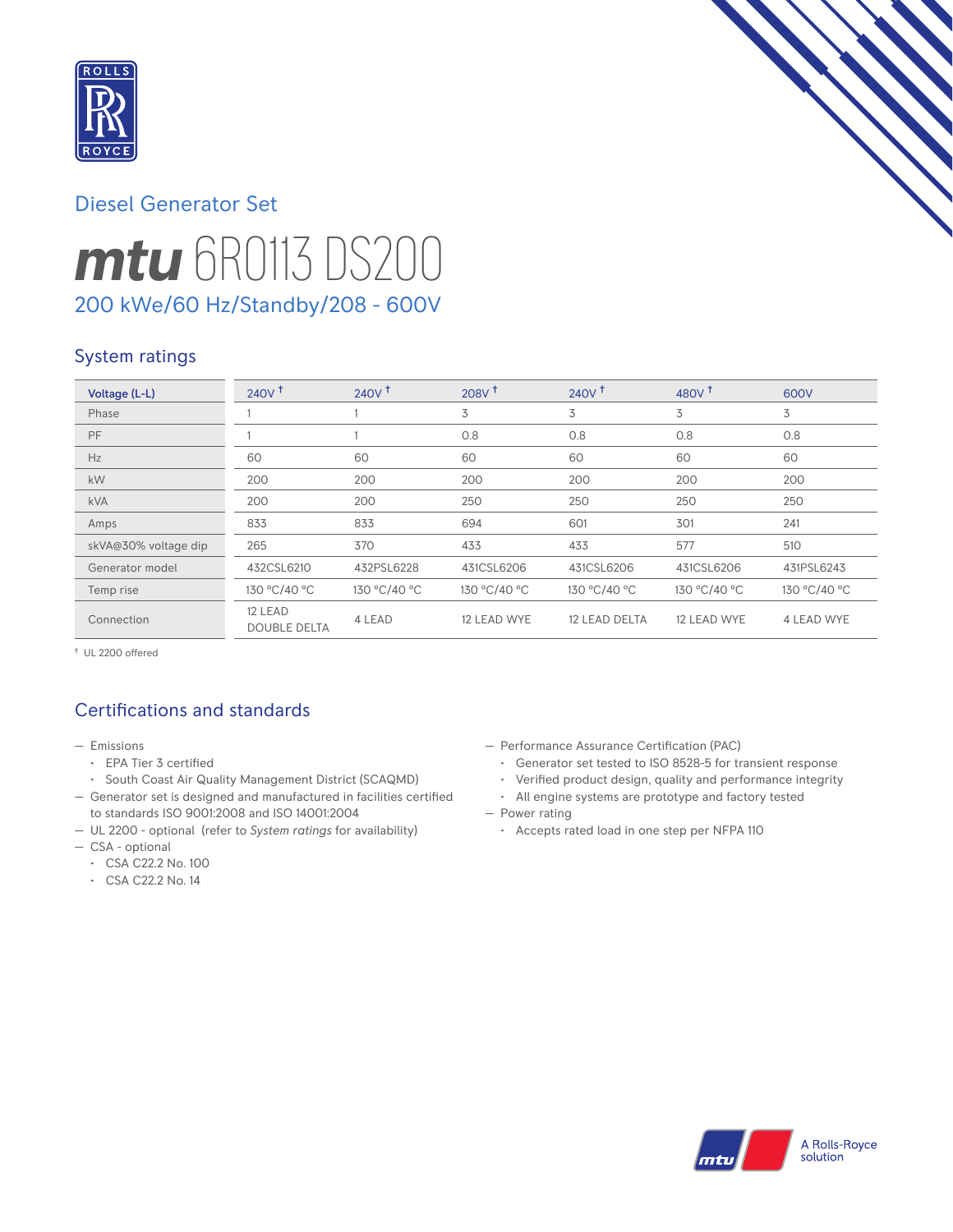## Standard features \*

- Single source supplier
- Global product support
- Two (2) Year/3,000 Hour Basic Limited Warranty
- 6068HFG85 diesel engine
	- 6.8 liter displacement
	- 4-cycle
- Engine-generator resilient mounted
- Complete range of accessories
- Cooling system
	- Integral set-mounted
	- Engine-driven fan

# Standard equipment \*

#### Engine

- Air cleaners
- Oil pump
- Oil drain extension and shut-off valve
- Full flow oil filter
- Fuel filter with water seperator
- Jacket water pump
- Thermostat
- Blower fan and fan drive
- Radiator unit mounted
- Electric starting motor 12V
- Governor electronic isochronous
- Base formed steel
- SAE flywheel and bell housing
- Charging alternator 12V
- Battery box and cables
- Flexible fuel connectors
- Flexible exhaust connection
- EPA certified engine

#### Generator

- NEMA MG1, IEEE, and ANSI standards compliance for temperature rise and motor starting
- Self-ventilated and drip-proof
- Superior voltage waveform
- Solid state, volts-per-hertz regulator
- $\pm$  1% voltage regulation no load to full load
- Brushless alternator with brushless pilot exciter
- 4 pole, rotating field
- 130 °C maximum standby temperature rise
- 1-bearing, sealed
- Flexible coupling
- Full amortisseur windings
- 125% rotor balancing
- 3-phase voltage sensing
- 100% of rated load one step
- 5% maximum total harmonic distortion
- Generator
	- Brushless, rotating field generator
	- 2/3 pitch windings
	- 300% short circuit capability with optional Permanent Magnet Generator (PMG)
- Digital control panel(s)
	- UL recognized, CSA certified, NFPA 110
	- Complete system metering
	- LCD display

#### Digital control panel(s)

- Digital metering
- Engine parameters
- Generator protection functions
- Engine protection
- SAE J1939 Engine ECU Communications
- Windows®-based software
- Multilingual capability
- Communications to remote annunciator
- Programmable input and output contacts
- UL recognized, CSA certified, CE approved
- Event recording
- IP 54 front panel rating with integrated gasket
- NFPA 110 compatible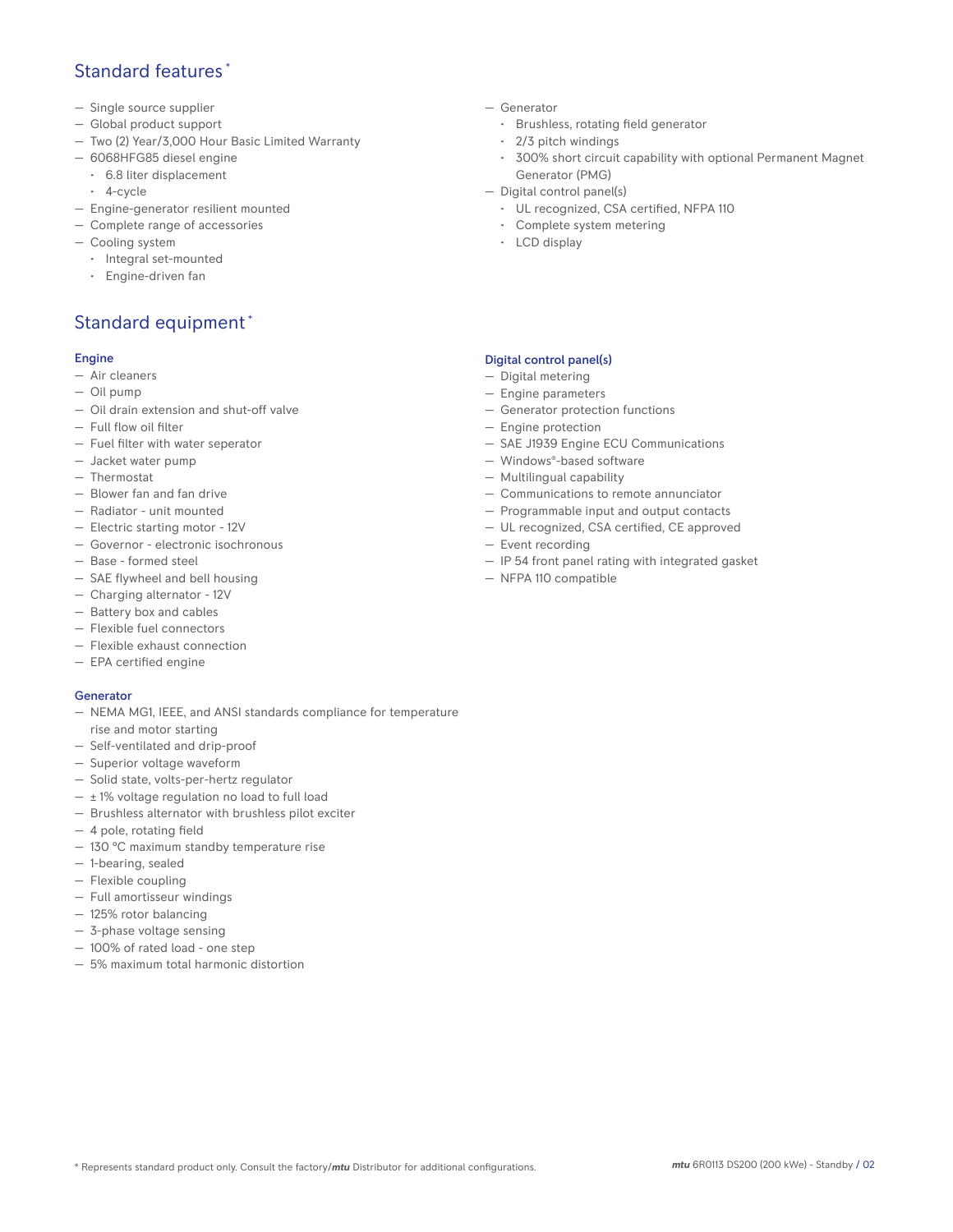# Application data

#### Engine

| Manufacturer                         | John Deere  |
|--------------------------------------|-------------|
| Model                                | 6068HFG85   |
| Type                                 | 4-cycle     |
| Arrangement                          | 6-inline    |
| Displacement: $L$ (in <sup>3</sup> ) | 6.8(415)    |
| Bore: cm (in)                        | 10.6(4.2)   |
| Stroke: cm (in)                      | 12.7(5)     |
| Compression ratio                    | 17:1        |
| Rated rpm                            | 1,800       |
| Engine governor                      | <b>JDEC</b> |
| Maximum power: kWm (bhp)             | 235 (315)   |
| Steady state frequency band          | ± 0.25%     |
| Air cleaner                          | dry         |
|                                      |             |

### Liquid capacity

| Total oil system: L (gal)             | 32.2(8.5)   |
|---------------------------------------|-------------|
| Engine jacket water capacity: L (gal) | 11.9(3.3)   |
| System coolant capacity: L (gal)      | 29.3 (7.75) |

#### Electrical

| Electric volts DC                                            |     |
|--------------------------------------------------------------|-----|
| Cold cranking amps under -17.8 $^{\circ}$ C (O $^{\circ}$ F) | 925 |
| Batteries: group size                                        | 4D  |
| Batteries: quantity                                          |     |
|                                                              |     |

#### Fuel system

| -6 JIC 37° female |
|-------------------|
| -6 JIC 37° female |
| 2(6.7)            |
| diesel #2         |
| 93(24.5)          |
|                   |

#### Fuel consumption

| At 100% of power rating: L/hr (gal/hr)<br>At 75% of power rating: L/hr (gal/hr)<br>At 50% of power rating: L/hr (gal/hr) | 58.6 (15.5)<br>42.9 (11.3)<br>30(7.9) |
|--------------------------------------------------------------------------------------------------------------------------|---------------------------------------|
| Cooling - radiator system                                                                                                |                                       |
| Ambient capacity of radiator: °C (°F)                                                                                    | 50 (122)                              |
| Maximum restriction of cooling air: intake                                                                               |                                       |
| and discharge side of radiator: kPa (in. H <sub>2</sub> 0)                                                               | 0.12(0.5)                             |
| Water pump capacity: L/min (gpm)                                                                                         | 265 (70)                              |
| Heat rejection to coolant: kW (BTUM)                                                                                     | 94.9 (5,404)                          |
| Heat rejection to air to air: kW (BTUM)                                                                                  | 57 (3,264)                            |
| Heat radiated to ambient: kW (BTUM)                                                                                      | 30 (1,703)                            |
| Fan power: kW (hp)                                                                                                       | 8.6(11.5)                             |
|                                                                                                                          |                                       |
| Air requirements                                                                                                         |                                       |
| Aspirating: *m <sup>3</sup> /min (SCFM)                                                                                  | 17.5 (619)                            |
| Air flow required for radiator                                                                                           |                                       |
| cooled unit: *m <sup>3</sup> /min (SCFM)                                                                                 | 412 (14,537)                          |
| Remote cooled applications; air flow required for                                                                        |                                       |
| dissipation of radiated generator set heat for a                                                                         |                                       |
| maximum of 25 °F rise: *m <sup>3</sup> /min (SCFM)                                                                       | 109 (3,842)                           |
| * Air density = $1.184 \text{ kg/m}^3$ (0.0739 lbm/ft <sup>3</sup> )                                                     |                                       |
| <b>Exhaust system</b>                                                                                                    |                                       |
| Gas temperature (stack): °C (°F)                                                                                         | 485 (905)                             |
| Gas volume at stack temperature: m <sup>3</sup> /min (CFM)                                                               | 42.9 (1,514)                          |
| Maximum allowable back pressure at                                                                                       |                                       |
| outlet of engine, before piping: kPa (in. H <sub>2</sub> 0)                                                              | 10(40)                                |
|                                                                                                                          |                                       |